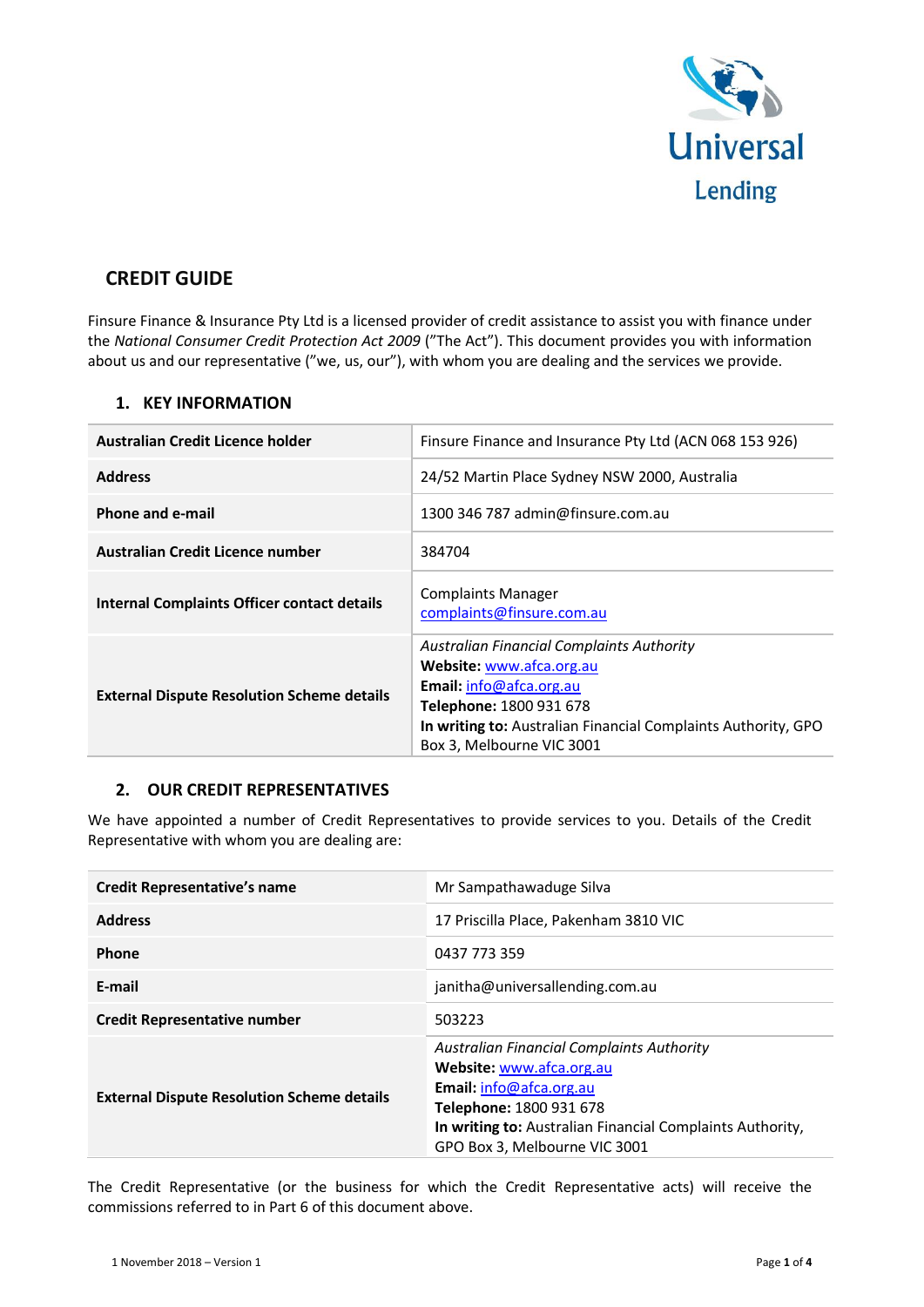## **3. SERVICES PROVIDED**

We will assist you in making the choice of a loan or lease that is suitable for your purposes.

We will provide you with information on a broad range of finance providers and loan products. Once you have chosen a loan or lease that is suitable for you, we will assist in obtaining approval for the finance. We source finance products from a panel of finance providers. Our Current Top 6 providers to which our Representatives introduced borrowers are:

| ANZ Bank                    | National Australia Bank            |
|-----------------------------|------------------------------------|
| Commonwealth Bank Australia | St George Bank                     |
| Macquarie Bank              | <b>Westpac Banking Corporation</b> |

#### **4. INFORMATION WILL BE REQUIRED FROM YOU**

Under the Act, we are obliged to make sure that any loan, or principal increase to a loan, or lease that we suggest to you or assist you to obtain is "not unsuitable" for you. We will need to ask you a series of questions to make this assessment. The law requires us to:

- make reasonable enquiries about your borrowing objectives and requirements;
- make reasonable enquiries about your financial situation; and
- take reasonable steps to verify the details of your financial situation.

Credit will be unsuitable if, at the time of making the assessment, it is likely that, at the time the recommended loan or lease is made:

- you cannot afford to repay the loan or lease or can afford to repay it only with substantial hardship; or
- the loan or lease does not meet your borrowing objectives and/or requirements.

For these reasons, we must ask you to provide us with a significant amount of information, much of which we will need to verify. It is therefore very important that the information you provide to us is accurate and complete.

If we provide you with credit assistance, we are required to provide you, upon your request, a copy of our preliminary credit assessment that details how we considered the product we suggested to be "not unsuitable" for up to seven years after the date of the assistance.

#### **5. INFORMATION PROVIDED BY US**

We do not provide financial or legal advice. It is important to understand your legal obligations under a proposed loan or lease and the financial consequences imposed by the debt. If you have any doubts, you should obtain independent financial and legal advice before you enter into any finance contract.

We do not make any representations about the current value of any real estate you finance through us, or the future prospects of its value. You should always rely upon your own enquiries.

## **6. FEES PAYABLE BY YOU**

We may charge you for our services if you apply for a home loan, an investment property loan, a personal loan or a lease. If a fee is to be charged, this will be disclosed to you in a Credit Quote which will be provided to you before applying for finance.

You may need to pay fees to the finance provider as part of the application process. These will be detailed in a Credit Proposal Disclosure Document that we will provide to you before applying for finance.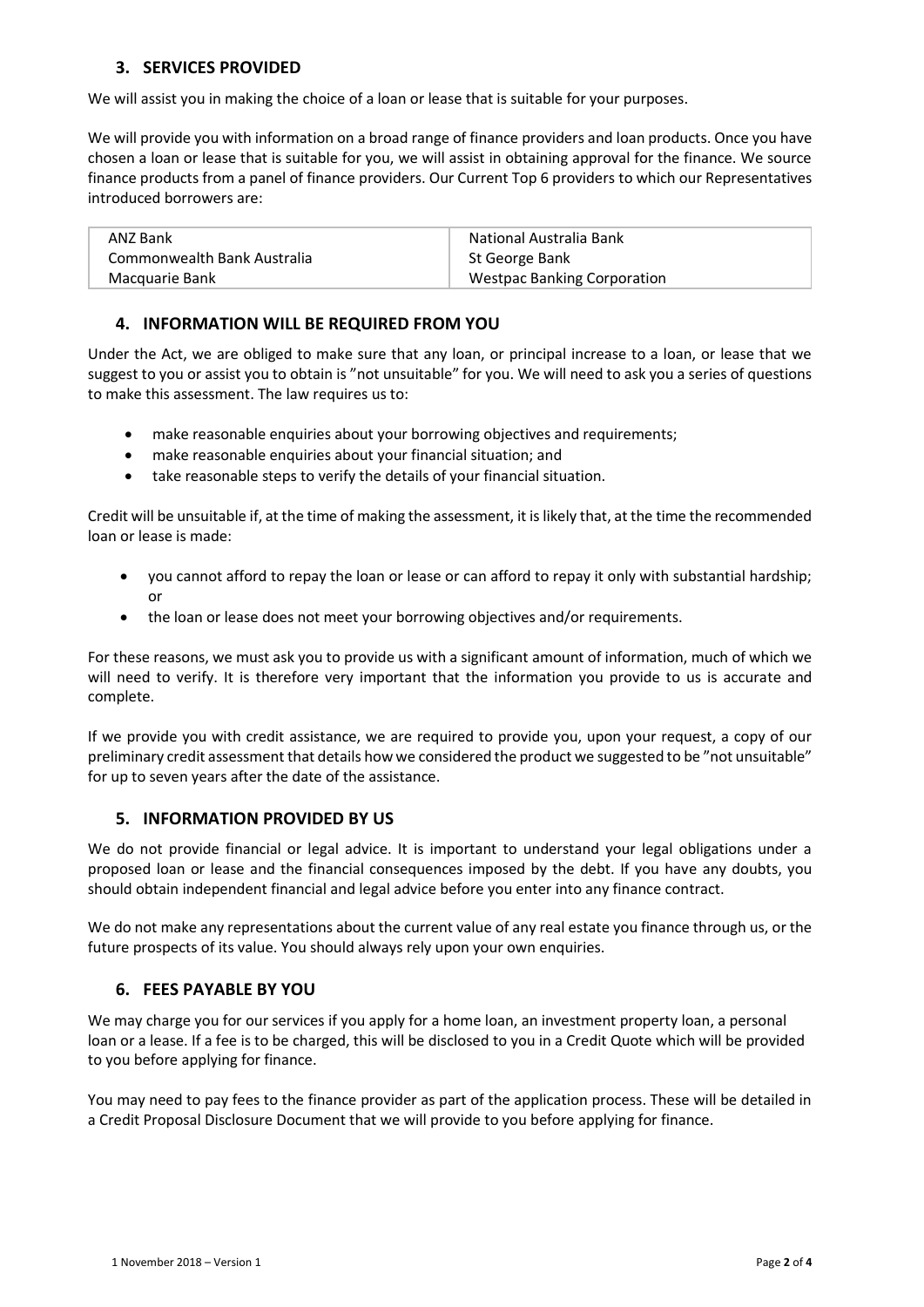#### **7. COMMISSIONS RECEIVED BY US**

We may receive commissions from the finance provider that provides your loan or lease. These are no fees payable by you. Further details of the commission earned by us will be provided in the Credit Proposal Disclosure Document that we will provide to you before applying for finance.

We may receive additional commissions or bonuses from finance providers relating to the volume of finance that we arrange. Such payments are dependent upon a number of factors and cannot be quantified at this point.

#### **8. COMMISSIONS AND FEES PAYABLE BY US**

Referrals from a broad range of sources are sourced by us and our representatives. For example, we or our representatives may pay commissions or fees to call centre companies, real estate agents, accountants, solicitors or other businesses for referring you to us. These are not fees payable by you. Any referral fee or commission paid in relation to your referral will be disclosed in the Credit Proposal Disclosure Document that will be given to you before applying for finance.

#### **9. OUR INTERNAL DISPUTE RESOLUTION SCHEME**

We hope that you are delighted with our services. However, if you have any complaints, you can raise these directly with the representative with whom you are dealing. If you have not received a response to your satisfaction within 5 business days, you may contact our complaints manager using the details listed above.

When we receive a complaint, we will write to you to acknowledge your complaint within 5 business days. We attempt to resolve all complaints as quickly as possible, subject to a full investigation of all the circumstances involved. We will write to you when our investigation completes to let you know the outcome and reasons for our decision.

In the unlikely event that we are still investigating your complaint after 45 days, we will write to explain why we are still investigating your complaint and to let you know when we expect to have completed our investigation.

#### **10. OUR EXTERNAL DISPUTE RESOLUTION SCHEME**

If you are not satisfied with the outcome of your complaint, or you have not heard from us within 45 days, you may refer the matter to the Australian Financial Complaints Authority (AFCA), an ASIC-approved External Dispute Resolution Scheme. External dispute resolution is a service provided at no cost to you, giving you access to an independent mechanism for the resolution of specific complaints or disputes. AFCA's contact details are included above.

#### **11. PRIVACY DISCLOSURE STATEMENT**

We are collecting personal and financial information about you to provide you with our broking services.

- 1. The information you provide will be held by us and our Credit Representative.
- 2. We may use credit information and any other information you provide to arrange or provide finance and other services.
- 3. We may exchange the information with the following types of entities, some of which are located overseas:
	- Persons who provide finance or other products to you, or to whom an application has been made for those products.
	- Financial consultants, accountants, lawyers and advisers
	- Any industry body, tribunal, court or otherwise in connection with any complaint regarding our services
	- Any person where we are required by law to do so
	- Any of our associates, related entities, contractors and outsourcing partners some of which are located in the Philippines
	- Persons to verify the information you have provided, such as your employer, accountant or superannuation provider